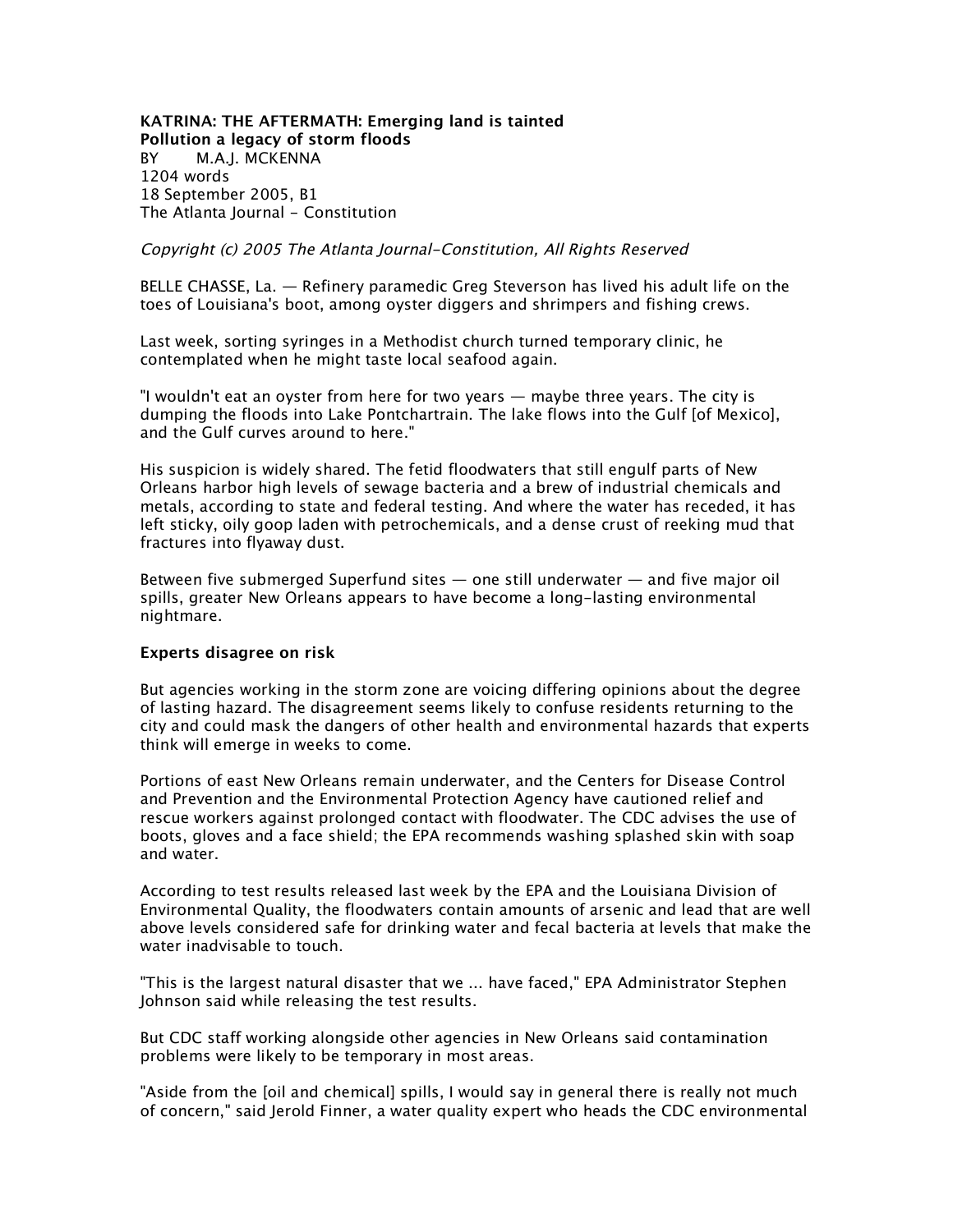*team in New Orleans. "There is E. coli, but when the sludge dries out, that will go away. There is some elevated lead, but you find that in large cities like this. It is in there because we used lead-based paint for many years in this country."*

*While the floods persist, they pose a real, if so far limited, risk to anyone in contact with the water. Across the storm zone, 22 people have developed skin infections from immersion in the floodwaters and five have died. One man who was evacuated to Tennessee has been put in isolation after developing a diarrheal illness — nonepidemic cholera --- linked to the floodwaters, the CDC said.*

## **Dunking brings ugly rash**

*Two members of the 2-217th Battalion of the New Mexico Task Force, an Army National Guard medical unit stationed next to Belle Chasse High School, have developed pustular rashes after being accidentally dunked in floodwater after a Humvee accident, said Lt. Curtis Nielson, a physician's assistant.*

*"They looked infectious, so I gave them [broad-spectrum antibiotics], and they're doing fine," he said.*

*Nielson said a member of the unit took samples of the water, analyzed them at a local hospital's lab, and found a common bacteria, Aeromonas, that is known to cause wound infections. That bacteria has not shown up on the list of health problems found so far by the CDC — but the test may not have found the actual cause of the infections, said Ryan Novak, a microbiologist and epidemiologist on the CDC's New Orleans team.*

*"Traditionally we take samples from the wound and do a number of confirmatory tests," he said. With so many organisms naturally present in water, he added, "further tests would have to be done to link this to the infections."*

*Experts working in the storm zone said the greatest threat to health is only now emerging: vast crops of mold that can grow on any soaked surface and create asthma and allergy epidemics.*

*Mold can cause infections in anyone with a suppressed immune system, such as a cancer or AIDS patient or someone on immunosuppressive drugs, said Stephen Redd, an air pollution expert in the CDC's respiratory health branch working out of Baton Rouge. It can trigger allergy and asthma attacks in those already susceptible and induce allergic sensitivities in those previously unaffected.*

*Mold can be bleached from impermeable surfaces such as stone and glass, Redd said, but porous materials — from furniture and carpet to drywall and wood studs — cannot be fully disinfected and must be discarded.*

*With the water receding at the rate of a city block a day, the mold has begun its advance. In the lobby of the Holiday Inn Downtown-SuperDome, laborers in Tyvek suits and respirators struggled to wheel sodden furniture across a carpet coated with mildew and slime. The white-paneled walls were stained with wavering stripes of mold growth, and its sour, choking smell hung in the air.*

*The same smell has begun to cut through the stench of sewage in east New Orleans. Floodwaters there were drained beginning Wednesday, revealing a dun-colored landscape of collapsed brick walls and crushed, upended cars. Ridges of mud across house walls, some reaching to the gutters, displayed how high the floodwaters had surged.*